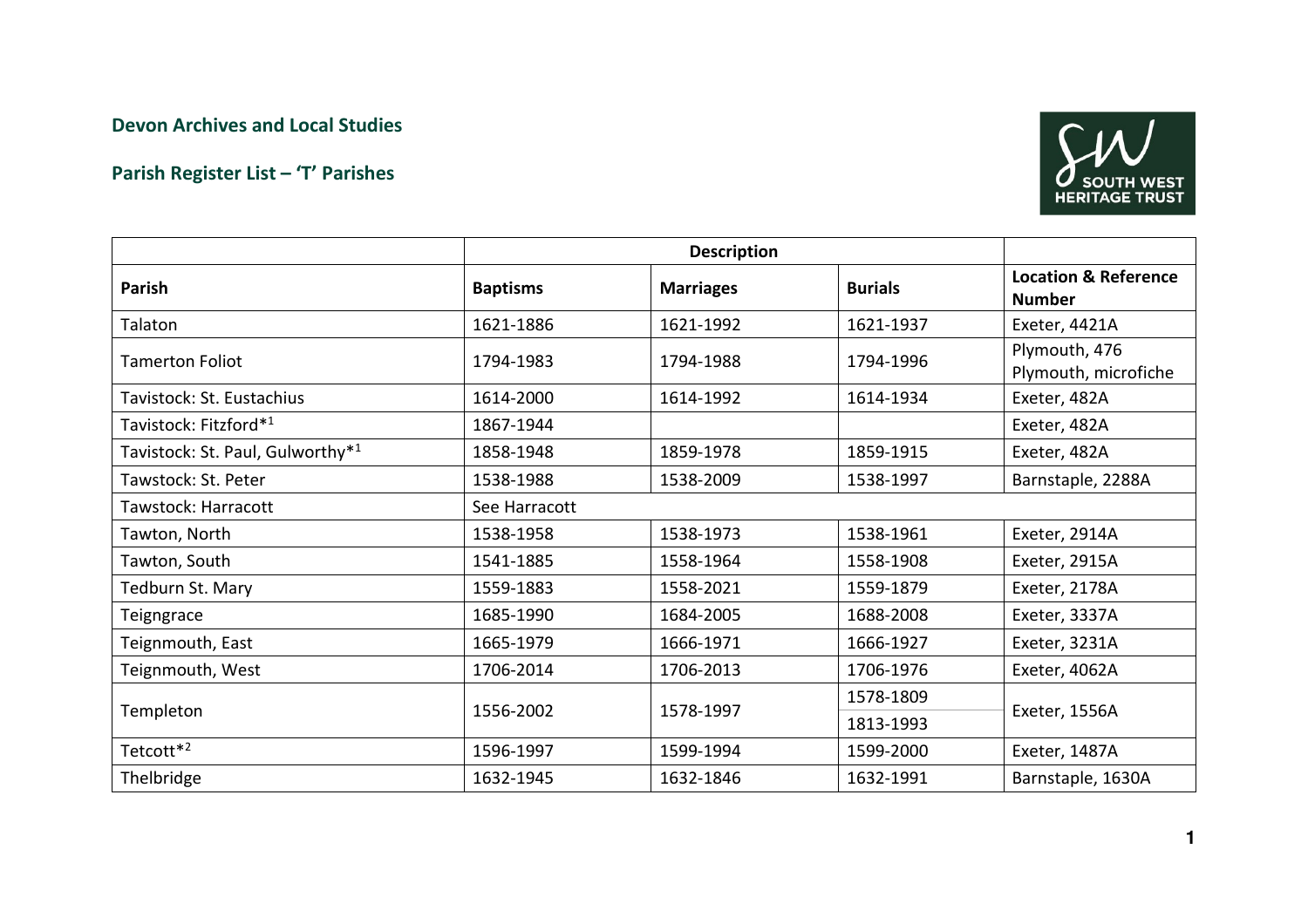| Thornbury                   | 1653-1994         | 1656-1797 | 1652-1992 | Exeter, 575A                    |  |
|-----------------------------|-------------------|-----------|-----------|---------------------------------|--|
|                             |                   | 1813-2010 |           |                                 |  |
| Thorverton                  | 1730-2007         | 1725-1992 | 1725-2007 | Exeter, 2499A                   |  |
| Throwleigh                  | 1653-1988         | 1654-1989 | 1653-1992 | Exeter, 3601A                   |  |
| Thrushelton *3              | 1654-1992         | 1654-1976 | 1654-1927 | Plymouth, 686, 1861,<br>1653/16 |  |
|                             |                   |           | 1960-1991 |                                 |  |
| Thurlestone                 | 1558-1986         | 1558-1994 | 1558-1932 | Exeter, 3037A                   |  |
| Tipton St. John (Ottery) *4 |                   | 1869-1976 |           | Exeter, 2429A                   |  |
|                             | 1840-1905         | 1981-1997 | 1843-2002 |                                 |  |
| <b>Tiverton</b>             |                   |           |           |                                 |  |
| Chevithorne                 | See Chevithorne   |           |           |                                 |  |
| Cove Chapel                 | See Cove          |           |           |                                 |  |
| St. George                  | 1889-1971         | 1890-1972 | 1890-1926 | Exeter, 2959A                   |  |
| St. Paul                    | 1857-1944         | 1857-1981 |           | Exeter, 4815A                   |  |
| St. Peter                   | 1560-1983         | 1560-1987 | 1560-1928 | Exeter, 2960A                   |  |
|                             |                   |           |           |                                 |  |
| Topsham: St. Margaret       | 1600-2012         | 1600-2014 | 1600-1965 | Exeter, 1417A                   |  |
| Topsham: Countess Wear      | See Countess Wear |           |           |                                 |  |
| Torbryan                    | 1564-1980         | 1564-1973 |           | Exeter, 3066A                   |  |
|                             |                   | 1980-1982 | 1564-1981 |                                 |  |
| Tormoham                    | 1637-1966         | 1637-1987 | 1637-1895 | Exeter, 2189A                   |  |
| <b>Torquay</b>              |                   |           |           |                                 |  |
| All Saints Babbacombe       | 1867-1964         | 1868-1980 |           | Exeter, 4470A                   |  |
| Ellacombe                   | 1868-2017         | 1868-1974 |           | Exeter, 3000A                   |  |
|                             |                   | 2009-2015 |           |                                 |  |
| St. Barnabas' Mission *5    | 1912-1957         |           |           | Exeter, 3000A                   |  |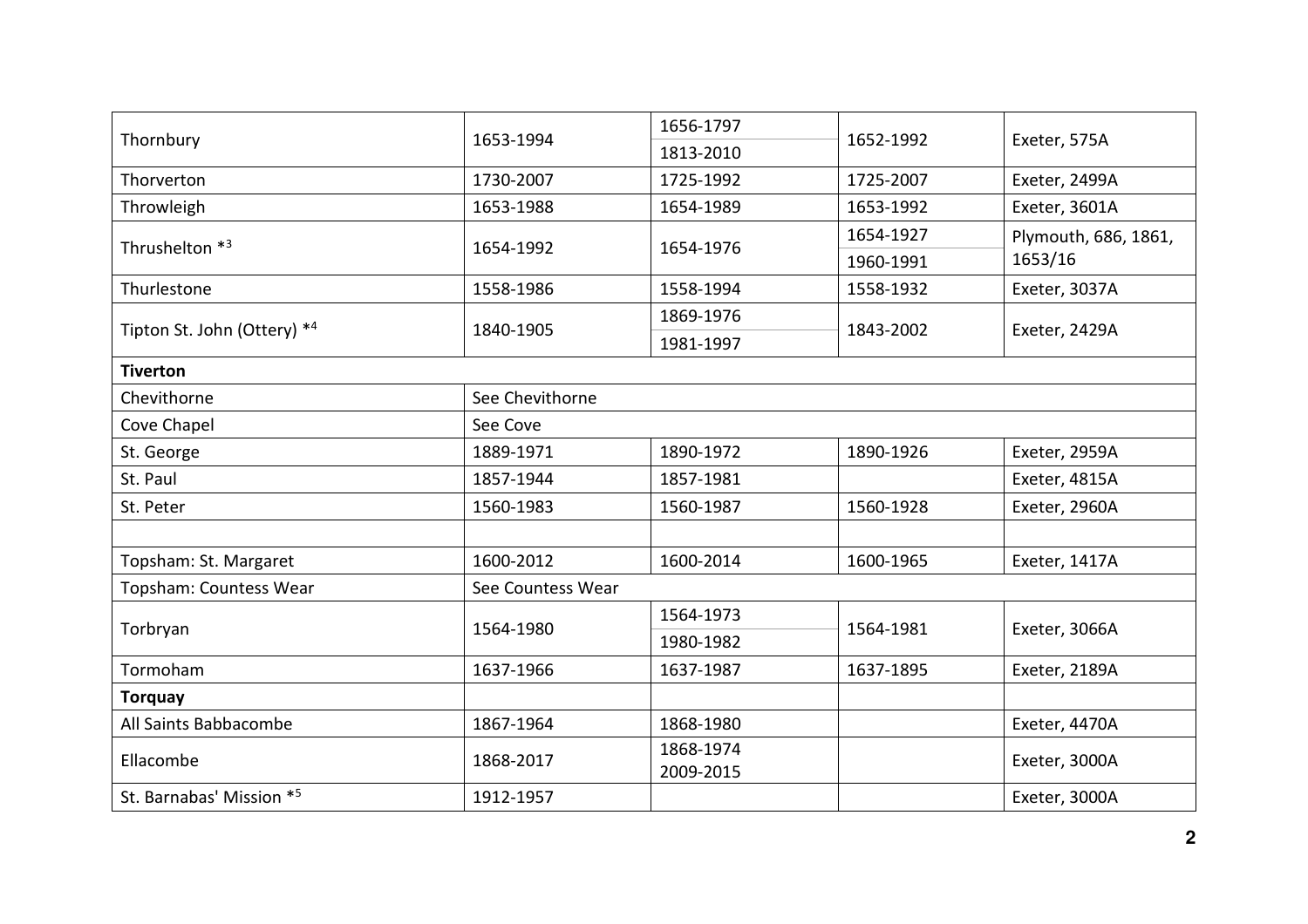| St. John                 | 1862-1959          | 1862-1973              |            | Exeter, 1161A     |  |  |
|--------------------------|--------------------|------------------------|------------|-------------------|--|--|
| St. Luke                 | 1888-1968          | 1930-1940              |            | Exeter, 4723A     |  |  |
| St. Mark, Torwood        | 1857-1979          | 1857-1979              |            | Exeter, 2998A     |  |  |
| St. Marychurch           | See St. Marychurch |                        |            |                   |  |  |
| St. Matthias, Ilsham     |                    | 1877-1995              |            | Exeter, 3461A     |  |  |
| St. Michael, Pimlico *6  | 1877-1966          | 1947-1966              |            | Exeter, 1161A     |  |  |
| Shiphay Collaton         | 1951-1972          | 1952-1971              |            | Exeter, 5415A     |  |  |
| St. Paul's Mission *5    | 1931-1957          |                        |            | Exeter, 3000A     |  |  |
| Tormoham                 | See Tormoham       |                        |            |                   |  |  |
| Holy Trinity, Torwood    | 1930-1979          | 1896-1966              |            |                   |  |  |
|                          |                    | 1971-1979              |            | Exeter, 2999A     |  |  |
| Upton, St. James         | 1911-1965          |                        |            | Exeter, 3791A     |  |  |
| Upton, St. Mary Magdalen | 1849-1956          | 1849-1983              | 1850-1906  | Exeter, 3001A     |  |  |
|                          |                    |                        | 1928, 1936 |                   |  |  |
| Torrington, Black        | 1547-1936          | 1547-2004              | 1548-1879  | Exeter, 2907A     |  |  |
| Torrington, Great        | 1616-1975          | 1616-1978              | 1616-1978  | Barnstaple, 4014A |  |  |
| Torrington, Little       | 1672-1949          | 1672-1968              | 1672-1897  | Barnstaple, 4015A |  |  |
| Torwood                  | See Torquay        |                        |            |                   |  |  |
| Totnes                   | 1560-1900          | 1556-1939              | 1556-1908  | Exeter, 1863A     |  |  |
| Townstal                 | See Dartmouth      |                        |            |                   |  |  |
| Trentishoe               | 1695-1987          | 1697-1947              | 1696-1999  | Barnstaple, 1016A |  |  |
| Trusham                  | 1559-1959          | 1559-1837              | 1560-1991  | Exeter, 2014A     |  |  |
| Twitchen                 | 1715-1991          | 1708-1946<br>1949-2018 | 1711-1989  | Barnstaple, 232A  |  |  |

Notes